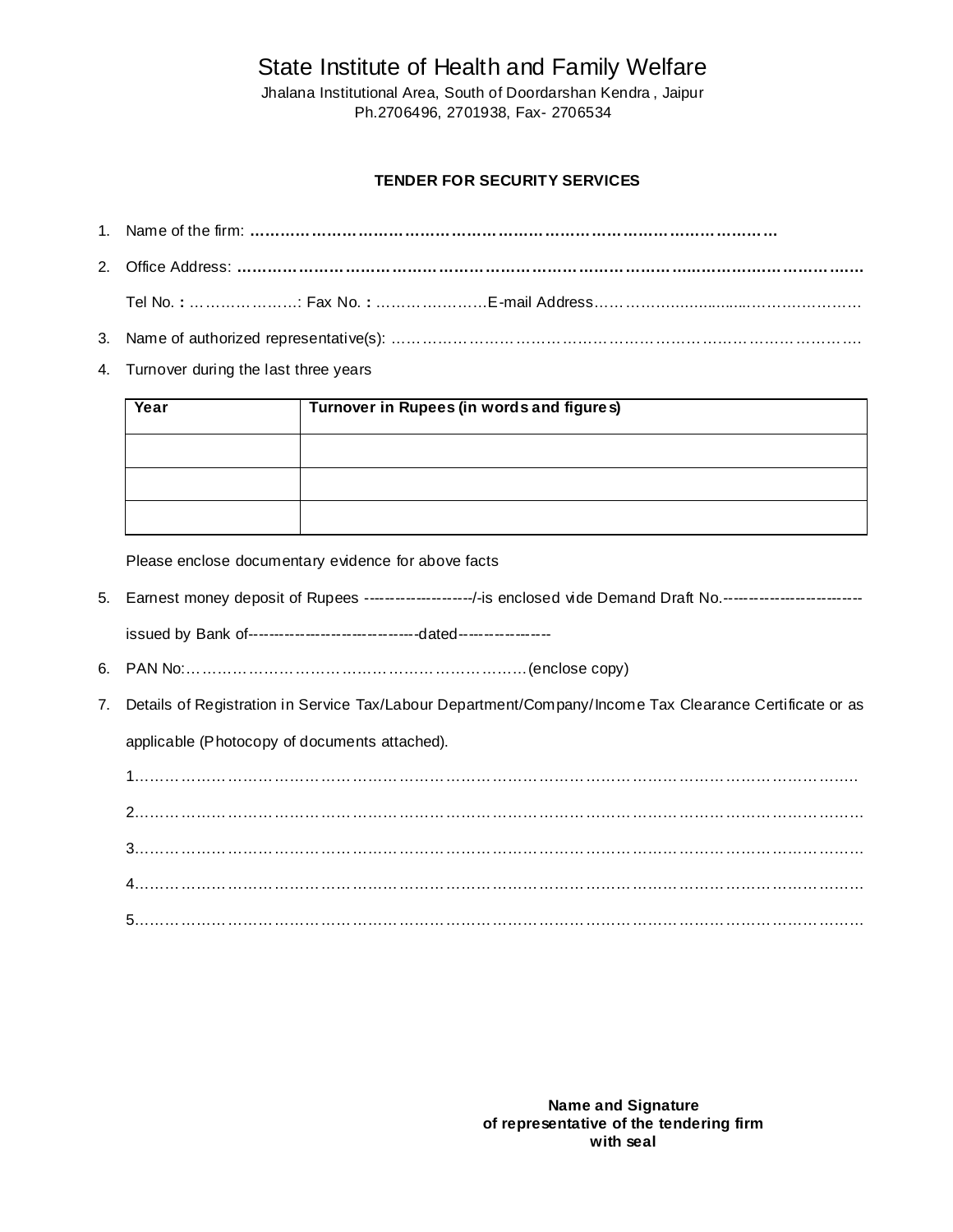# **Details of Experience**

| Period of<br><b>Contract with</b><br>dates of<br>commencement<br>and termination<br>covering last 3<br>years | SI.<br><b>No</b> | Name of Employer/<br>Address/Tel. No s. | Duration of the work (Month<br>and Days) | Amount (in Rs.) |
|--------------------------------------------------------------------------------------------------------------|------------------|-----------------------------------------|------------------------------------------|-----------------|
| 2011-2012                                                                                                    |                  |                                         |                                          |                 |
|                                                                                                              | 2                |                                         |                                          |                 |
| 2012-2013                                                                                                    |                  |                                         |                                          |                 |
|                                                                                                              | $\overline{2}$   |                                         |                                          |                 |
| 2013-2014                                                                                                    |                  |                                         |                                          |                 |
|                                                                                                              | $\overline{2}$   |                                         |                                          |                 |
|                                                                                                              |                  |                                         |                                          |                 |

The firm has not been black listed by any Govt./private sector agency in the past.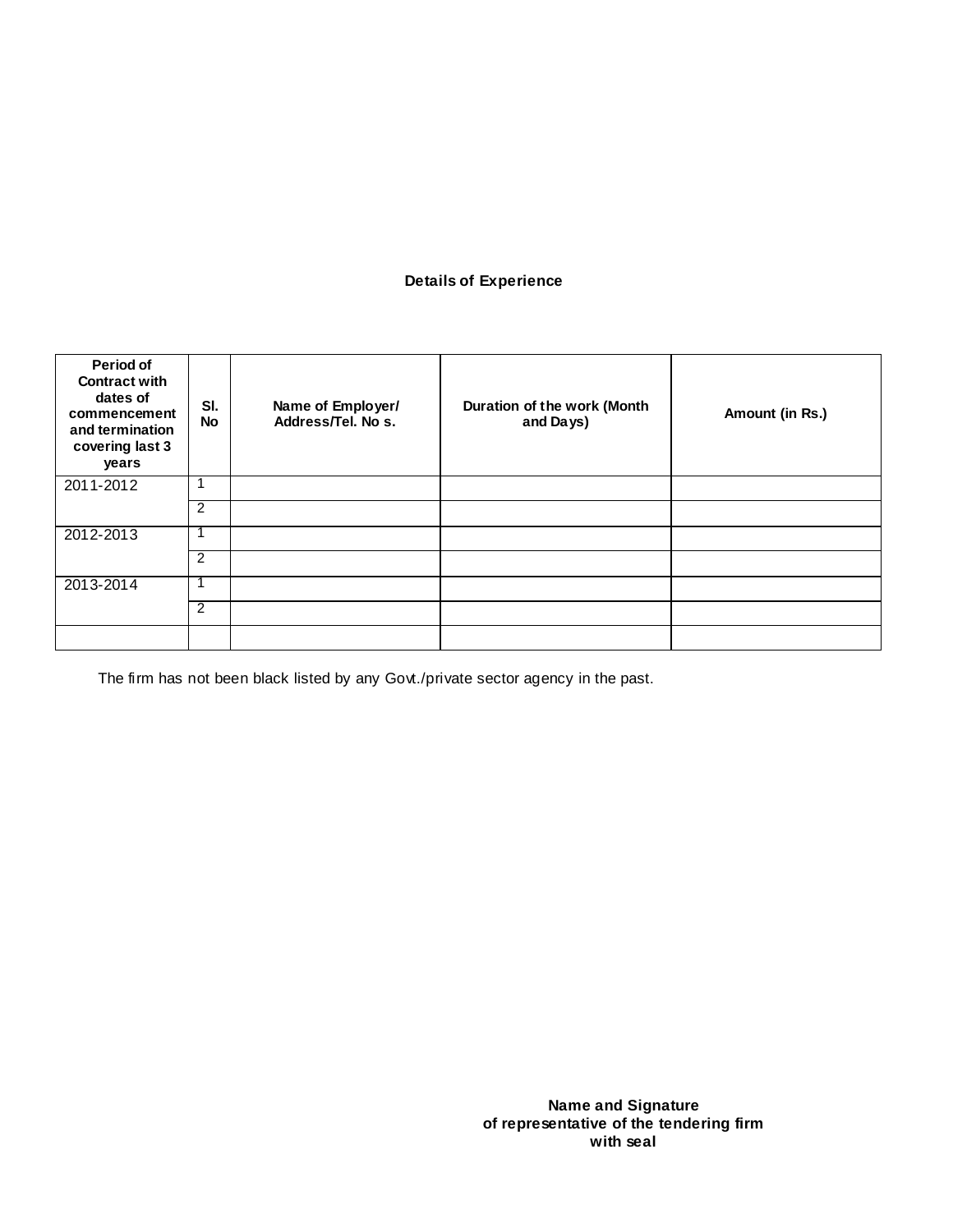#### **TENDER FOR SECURITY SERVICES**

To The Director State Institute of Health & Family welfare Jaipur Sub: Rate Quotation for Providing Security Services. Ref.: Your Advertisement No……………………………………………..Dated :……………

Sir,

We hereby provide our most Competitive rates for Providing Security Services in the given format as Below:-

| Sr. No. | <b>Description of Items</b>                                                                                                                                                                             | Per Shift Unit Cost (in Rs.) |
|---------|---------------------------------------------------------------------------------------------------------------------------------------------------------------------------------------------------------|------------------------------|
| 1.      | Minimum rates inclusive of all taxes, charges,<br>expenses & obligation and excluding Service tax<br>and service charge for providing helper services at<br>SIHFW, in 8 hourly shifts at one unit point |                              |
| 2.      | Service charges (%)                                                                                                                                                                                     |                              |
| 3.      | <b>Net Cost</b>                                                                                                                                                                                         |                              |
| 4.      | Service Tax as applicable                                                                                                                                                                               |                              |

**Name and Signature of representative of the tendering firm with seal**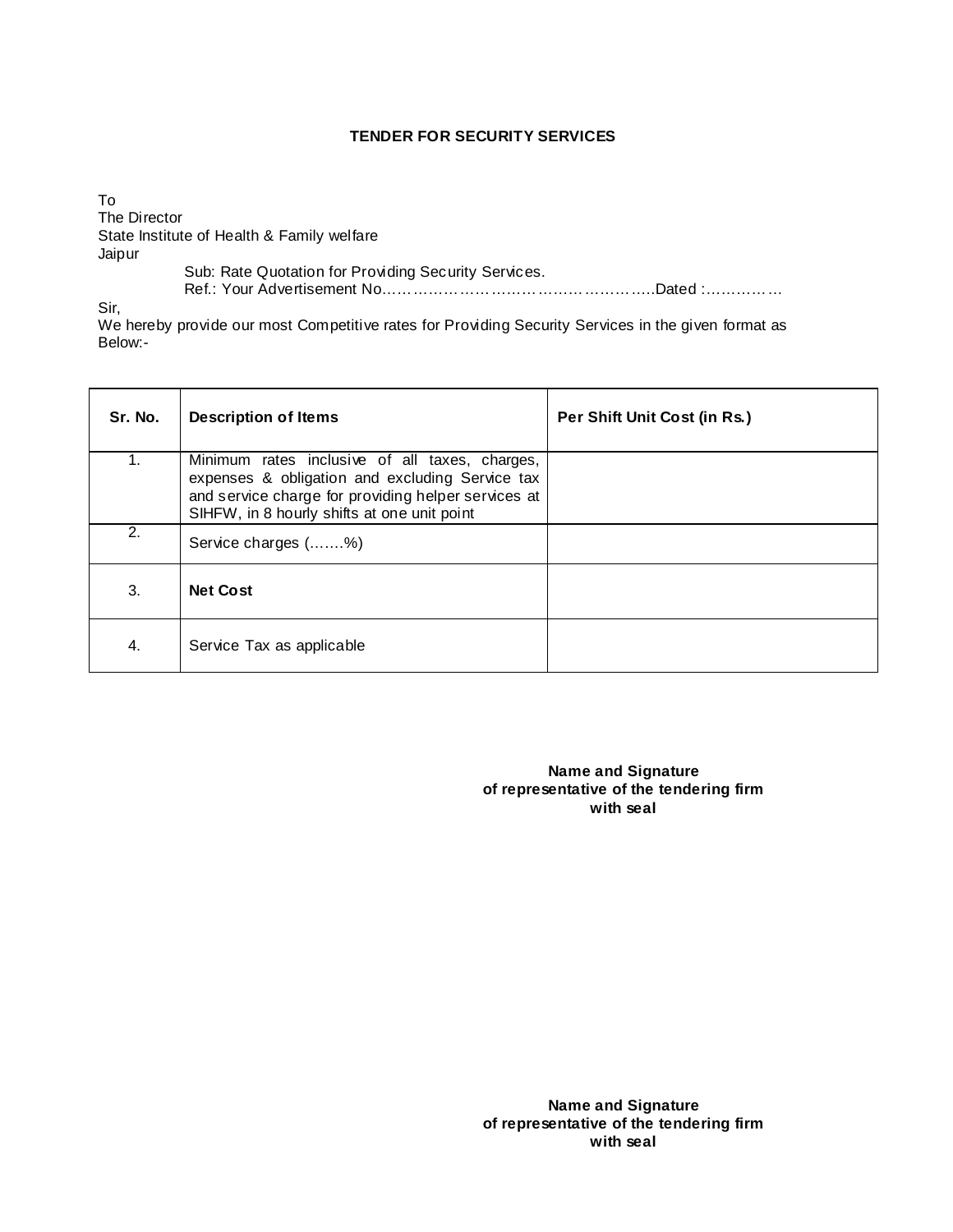# **1. Eligibility Criteria:**

- a. The tendering firm should have a valid registration certificate for the purpose of providing security services.
- b. The tendering firm should have experience of providing security services to Government \Private Sectors Undertakings\Registered societies for a period of last 3 years.
- c. Average annual turnover of the tendering firm during the last 3 years should not be less than Rs. **12 Lac.**

#### 2. **Earnest Money Deposit:**

The tendering firm shall deposit Earnest Money of Rs. 10000 /-(Rupees Ten Thousand only) by way of demand draft drawn in favor of Director, State Institute of Health and Family Welfare – Jaipur ". The earnest money deposit will be refunded to the tendering firm within 90 days of opening of tenders, whose offer have not been accepted.

#### 3. **Tender procedure :**

- I. Duly filled tender applications shall be submitted in a sealed envelope superscribed as **"Tender for security services in SIHFW-Jaipur"** along with the attested photocopies of the necessary documents. However, tendering firm must produce the original documents for verification of photocopies when required. The bids, which are not accompanied with documents prescribed above and EMD shall be summarily rejected. The bids consisting of the following documents shall be submitted by the tender firm :
	- a) Signed Tender Document
	- b) Details of experience, Copies of experience certificates i.e. only completion certificates of the experience issued by the Employer as Specified in the eligibility criteria supporting their claim of experience/ work order and proof of receipt of payment
	- c) EMD as specified
	- d) Necessary certificates as applicable C.S. Registration, NGO Registration, labour department, P.F., PAN card etc.
- II. The bid enclosed to the tender shows only most competitive charges per month for each Security point per 8 hours shift inclusive of all taxes & payments. The tendering firm shall quote their service charges in % and amount only against the relevant column. The monthly charges inclusive of taxes and other obligations with service charge of Security Services (per 8 hours shift) will be calculated as per the rates mentioned in the bid format on per unit per shift per month basis. The tendering Firm will be responsible for all other obligations like **PF, ESI, Gratuity, Training & Supervision, Bonus, Uniform, Leaves, Reliever Cost, Any Special Allowances, Any other Statutory obligations, Administrative Charges, if any, Overheads & Profits.** SIHFW will deduct TDS at the prescribed rate from the payment. The financial bids shall be valid up to 3months from the date of opening of tenders.
- III. The tender documents should be signed on every page by the tendering Firm and enclosed with tender form as an unconditional acceptance of the terms and conditions mentioned therein.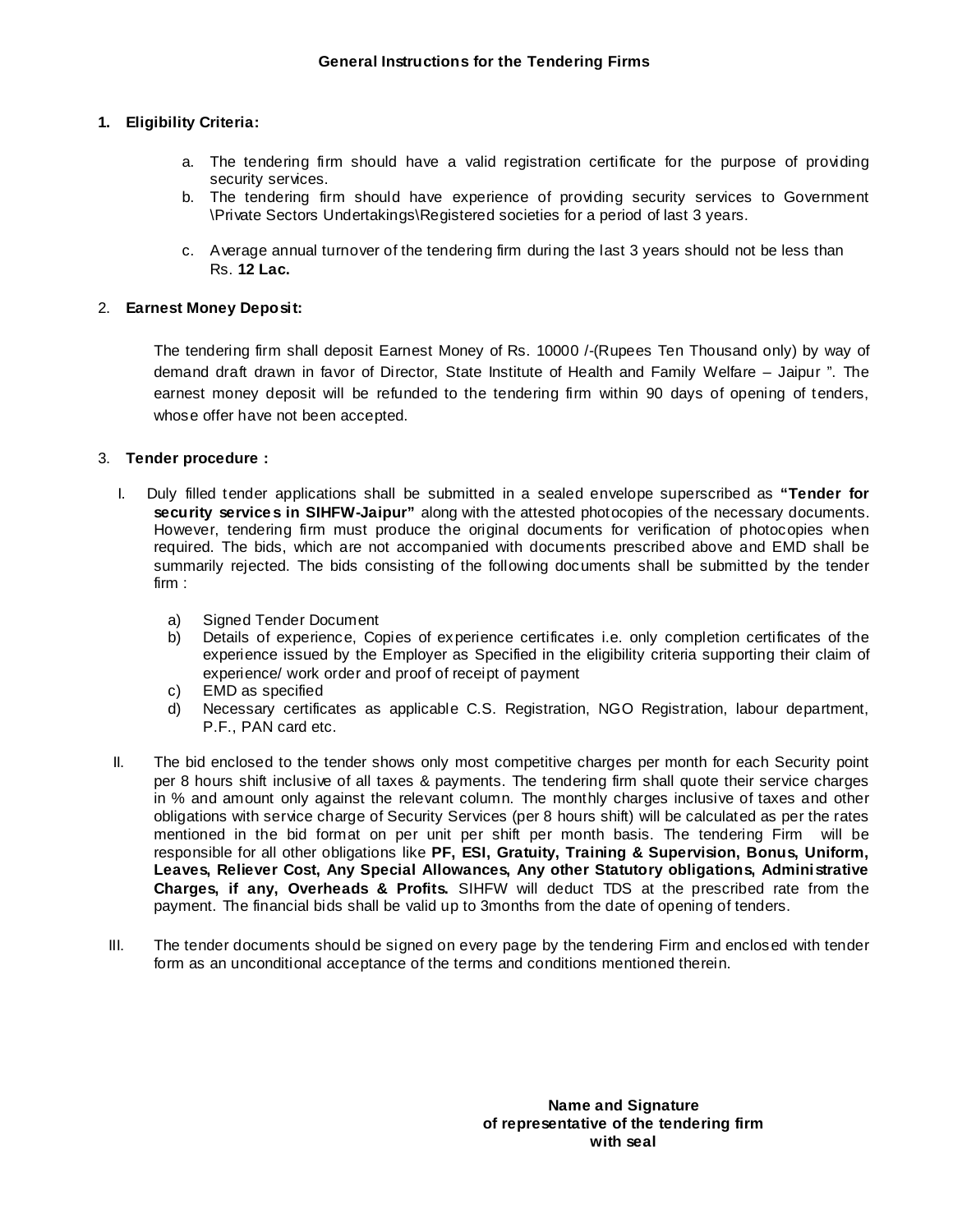# **4. Scope of work**:

· **Security services are required at the premises of** State Institute of Health and Family Welfare, Jaipur

# · **Security services will include**

Services at each point, round the clock (in three shifts/8hrs per shift). -Security of the assets of SIHFW against theft, pilferage and misappropriation. -Prevent entry of unauthorized persons -Maintain records of visitors as directed by SIHFW -Regulate incoming and outgoing movement of material and vehicular traffic. -Assist SIHFW staff in handling emergencies like fire, flood, earthquake etc.

· The scope of work may change during the period of the contract by mutual consent.

# **5. Terms and conditions:**

- i. Period of the contract shall be for one year. It can be extended for further period on mutual consent.
- ii. The contractor is responsible for due compliance of laws relating to rendering security services, payment of statutory charges, obligations etc. The contractor is also liable for payment of statutory taxes and duties.
- iii. SIHFW will pay monthly fee including service tax and other obligations as may be worked out every month and service charges thereon after deduction of TDS on receipt of a bill. The bill should be accompanied by a certificate that the relevant laws have been complied with for payment of wages and deposit of EPF and ESI contribution.
- iv. SIHFW reserves the right to terminate the contract by giving notice in writing without giving any reason.
- v. On expiry of the contract unless extended or upon termination of the contract under the provisions of the contract, the contractor shall remove his services from the site forthwith. The contractor shall be entitled only to receive payment till the date of the termination of contract. The contractor shall not be entitled to any other payment or compensation.
- vi. SIHFW may at its option terminate whole or part of the contract without any written notice if the contractor refuses to render all or any of the services prescribed in the scope of the work or does not render them within the time or in the manner prescribed by SIHFW or becomes incapable of rendering them at all.
- vii. SIHFW will not be responsible for any litigation pertaining to the services rendered by the contractor or any of its employee, and in any case, if so happens, the contractor would be liable to bear all costs and consequences of such a litigation.
- viii. The contractor shall indemnify SIHFW Jaipur against any claim including payment to statutory authorities for which the contractor shall be wholly and severally liable.
- ix. The Tendering firm will ensure to provide 24hrs security services uninterruptedly and for this purpose will take every appropriate measure so as to ensure availability of service providers in all shifts and will be responsible for medical, legal and any other lawful implications of the execution of the contract and deployment of service providers.
- x. Incomplete bid/s is/are liable to be rejected.
- xi. The Tendering firm will be liable for any exigencies, emergencies, accidents & loss of any property or part of body to anybody as a result of execution of the contract with SIHFW of providing security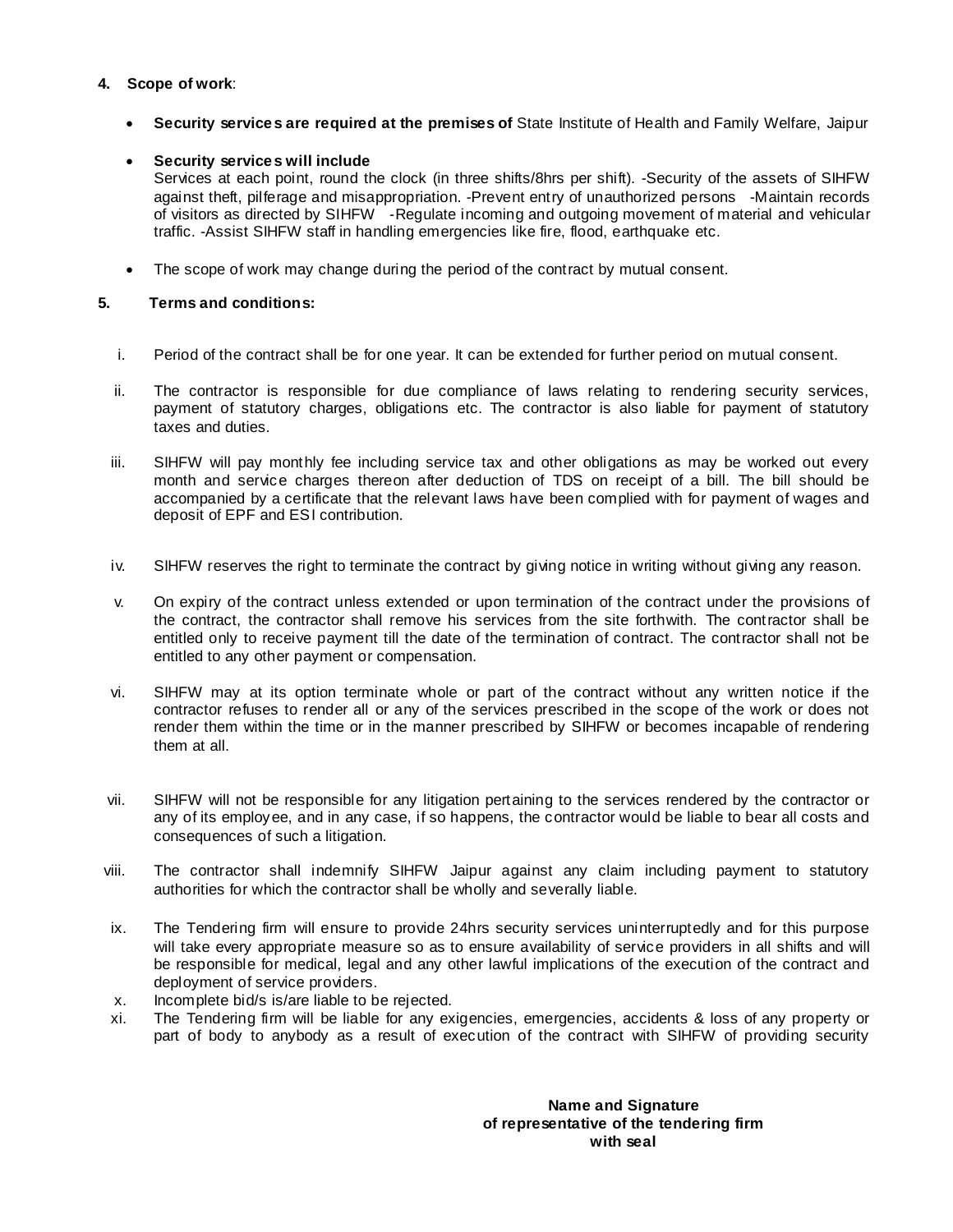services and/or fulfilling duties & obligations.

- xii. That in case of the service providers so deployed by the agency does not come up to the mark in terms of general discipline or does not perform duties properly or indulges in any unlawful activity including riots or disorderly conduct, the agency on order of SIHFW shall immediately withdraw such service providers from the SIHFW premises with immediate replacement as well.
- xiii. In case of any dispute between the SIHFW and the tendering firm shall be referred to the arbitration of sole arbitrator appointed by SIHFW Jaipur. The award made by the Arbitrator shall be binding on the parties hereto.
- xiv. Director SIHFW reserves the right to accept or reject any of the tenders without assigning any reason thereof.